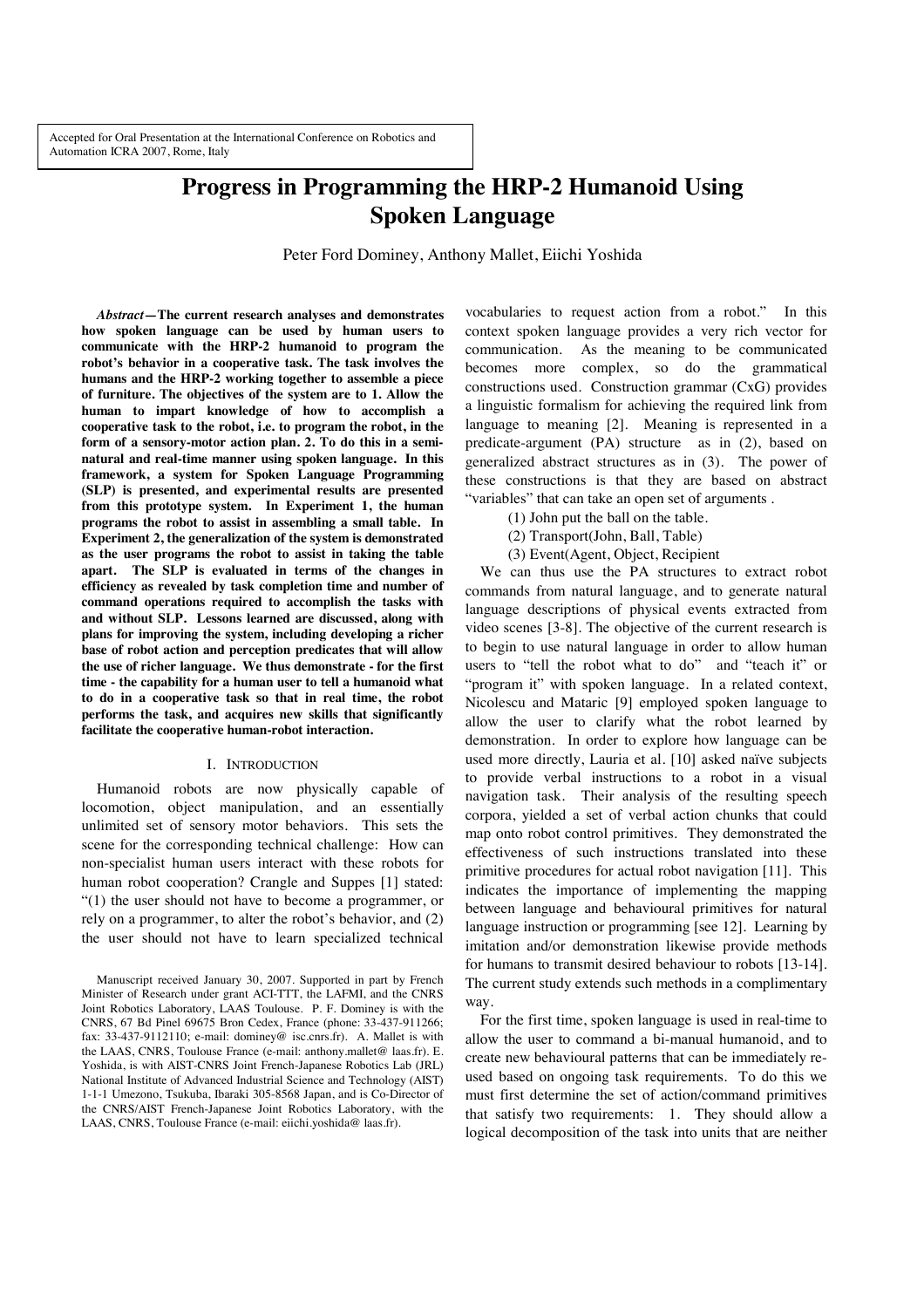too small (i.e. move a single joint) nor too large (perform the whole task). 2. They should be of general utility so that other tasks can be performed with the same set of primitives.

## II. A SCENARIO FOR HUMAN-ROBOT COOPERATION

## *A. The Scenario*

Figure 1 illustrates the HRI scenario that we analyze in this research which involves two humans and the HRP-2 cooperating in the construction of a small table. The construction task will involve attaching the legs to the surface of the table with wood screws. User1 on the left interacts with the robot and with User2 on the right via spoken language.

User1 will command the robot to prepare to receive one of the table legs that will be passed to it by User2. The robot waits until it receives a "continue" signal from User1, and will then pass the leg to User1 who will take the leg, and then ask the robot to hold the table top steady, allowing User1 to attach the leg to the table. User1 then tells the robot to release the table. At this point, the first leg has been attached to the table, and the "get the leg and attach it" sequence can be repeated.

## *B. On-line commanding with repetitive a subsequence*

On-line commanding allows the user to be responsive to new situations, and to learn him/herself by taking the robot through a given task or tasks. On the other hand, for tasks that are well defined, the user should be able to program the robot by saying the sequence of commands and storing it before the actual execution. In between these two conditions there may arise situations in which during the course of solving a cooperative problem with the robot, the user comes to see that despite the "open endedness" of a given problem set, there may be repetitive subtasks that occur in a larger context in which some uncertainty can exist. In this type of situation, the human user may want to teach the robot about the repetitive part so this can be executed as an autonomous "macro" while the user still remains in the execution loop for the components that require his/her decision.

The table assembly task corresponds to this situation. For each of the four legs the robot should receive the leg from User2, pass it to User1 and then hold the table surface in place while User1 attaches the leg to the table, before repeating the same procedure for the next leg. After 1 or two repetitions of this exercise, for the first leg or two, User1 should have a good idea of how this repeating subsequence goes, and can thus teach it to the robot so that the entire behavior can be accessed by a single command.

## III. IMPLEMENTATION

Based on the requirements derived from this scenario, we can now begin to allocate these requirements to different components of the system. The current studies are performed with the Kawada Industries HRP-2 humanoid robot [15] under the control of the OpenHRP controller [16]. The HRP-2 has 30 controlled degrees of freedom, 8 of which are used in this study. The spoken language interface technology is provided by the CSLU RAD system. This runs on a PC Pentium III Windows machine, which communicates with the OpenHRP controller via wireless internet with an ssh connection. The system is quite modular however, and the robot controller for the OpenHRP can be replaced by the controller for other robots. We have used the AIBO ERS7 with a WIFI interface, the Lynxmotion 6DOF robot arm, and Khepera mobile robots with a serial port controller [3]. Part of the novelty here is the use of the HRP-2 with many more effective degrees of freedom and possibilities for rich cooperative interaction.



Fig. 1. Implementation architecture and stylized view of the cooperative interaction scenario. The two human users and the HRP-2 will cooperate in constructing the table.

#### *A. Dialog Management*

Dialog management and spoken language processing (voice recognition, and synthesis) is provided by the CSLU Rapid Application Development (RAD) Toolkit (http://cslu.cse.ogi.edu/ toolkit/). RAD provides a statebased dialog system capability, in which the passage from one state to another occurs as a function of recognition of spoken words or phrases; or evaluation of Boolean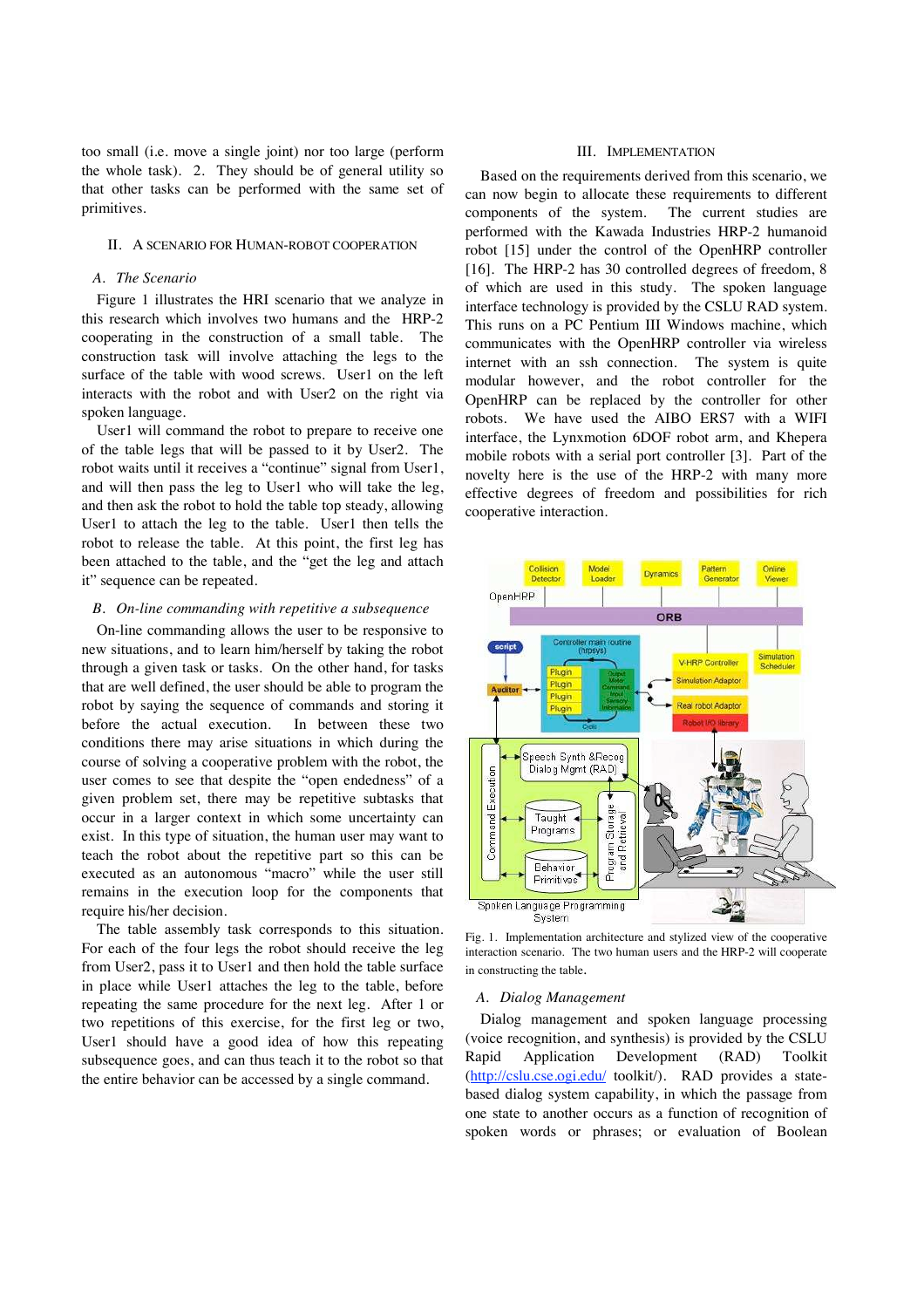expressions.

In the mixed initiative dialog system we developed, the system prompts the user with "I am ready" and waits for the user to respond with one of the commands (Table 1) and these are immediately executed. The user can also issue commands for programming the robot (Table 2). These commands include "learn" and "ok" which indicate the beginning and end of a macro sequence to be stored. Thus, in a single session, a user might first operate in direct mode to become familiar with how to solve a given problem, then pass into macro learning mode, generate a new program and run it in order to simplify subsequent task execution.

#### *B. HRP-2 Specific Commands*

The behavioral result of a spoken action command that is issued either directly, or as part of a learned plan is the execution of the corresponding action on the robot. Based on the preliminary analysis of the table-building scenario described above, a set of primitive actions was identified for the HRP2. Each of these actions, specified in Table 1, corresponds to a particular posture or posture sequence that is specified as the angles for a subset of the 30 DOFs. These actions have been implemented in python scripts that specify final joint angles and motion durations for the given postures. The only existing HRP-2 capability we use is that of commanding joint angles and movement time in python scripts. Script execution is triggered remotely by the CSLU toolkit, and communicates directly with the low-level OpenHRP framework (Fig. 1). The motion is achieved by linearly interpolating joint angles between the starting and final configurations, for each specific action. We have chosen these simple actions in order to demonstrate the feasibility of the overall approach in the table-building scenario, with the expectation that they will generalize for application to other related tasks. More complex functions are currently under development.

|  |  |  |  | Table 1. HRP-2 Specific Action Commands |
|--|--|--|--|-----------------------------------------|
|--|--|--|--|-----------------------------------------|

| <b>Motor Command</b> | <b>Resulting Actions</b>              |  |  |
|----------------------|---------------------------------------|--|--|
| Prepare              | Move both arms to neutral position,   |  |  |
|                      | rotate chest to center, elevate left  |  |  |
|                      | arm, avoiding contact with the work   |  |  |
|                      | surface (5 DOF)                       |  |  |
| OpenLeft             | Open left hand (1 DOF)                |  |  |
| CloseLeft            | Close left hand (1 DOF)               |  |  |
| Give it to me        | Rotate hip to pass the object in left |  |  |
|                      | hand to User1, left in Fig 1 (1 DOF)  |  |  |
| Hold                 | Center hip, raise right arm preparing |  |  |
|                      | to hold table top (5 DOF)             |  |  |
| Right open           | Open right hand (1 DOF)               |  |  |
| Right close          | Close right hand (1 DOF)              |  |  |

## *C. General learning and control commands*

In addition to the HRP-2 specific motion commands, the system requires a set of commands that allow the user to control the actual programming and program execution. These commands and their consequences are presented in Table 2. When the user invokes the "Learn" command, the dialog system begins to encode the sequence of the subsequent commands that are issued. The user proceeds to issue action commands to effect the desired task that will make up this sequence. When the user has finished the part of the task he wants to program, he issues the "OK" command. This results in the action sequence being written to a file. Now, when the "Macro" command is issued, this file is read into an array, and the commands are sequentially executed. During these executions, the behavioral scenarios above also identified the requirement for a conditional wait, in which the execution of a stored sequence waits for the user to finish what he is doing which the user signifies with the "continue" command. Thus, when the "wait" condition is issued, the system pauses until the "continue" command is issued.

| <b>Commands</b> | Correspondence                                                             |
|-----------------|----------------------------------------------------------------------------|
| Learn           | Begin encoding subsequent commands                                         |
| OK              | Store encoded command sequence in                                          |
|                 | macro                                                                      |
| Macro           | Execute the stored macro                                                   |
| Wait            | Interrupt command execution until a<br>spoken "continue" command is issued |
| Continue        | Terminate the "wait" pause and resume<br>execution.                        |

**Table 2. SLP Learning and Control Commands** 

#### IV. EXPERIMENTAL RESULTS

In order to evaluate the implemented system, we performed two experiments that involved human-robot cooperation via SLP. In the first experiment, two human users and the robot cooperate to construct a small table. In the second experiment, they cooperate again, this time to take the table apart. In our initial development, only the first experiment was planned, but when it was successfully accomplished we wanted to determine if the set of action primitives we had developed were indeed general enough to extend to a new but related task of disassembling the table.

Each of the two experiments will be presented, followed by an analysis of the effects of the ability to program on measures of efficiency of task completion.

# *A. Experiment 1: Assembling the table*

In the following paragraphs we provide the literal transcription of the human-robot dialog, annotated with explanation about the corresponding human and robot behavior and key system functions in <> brackets. Robot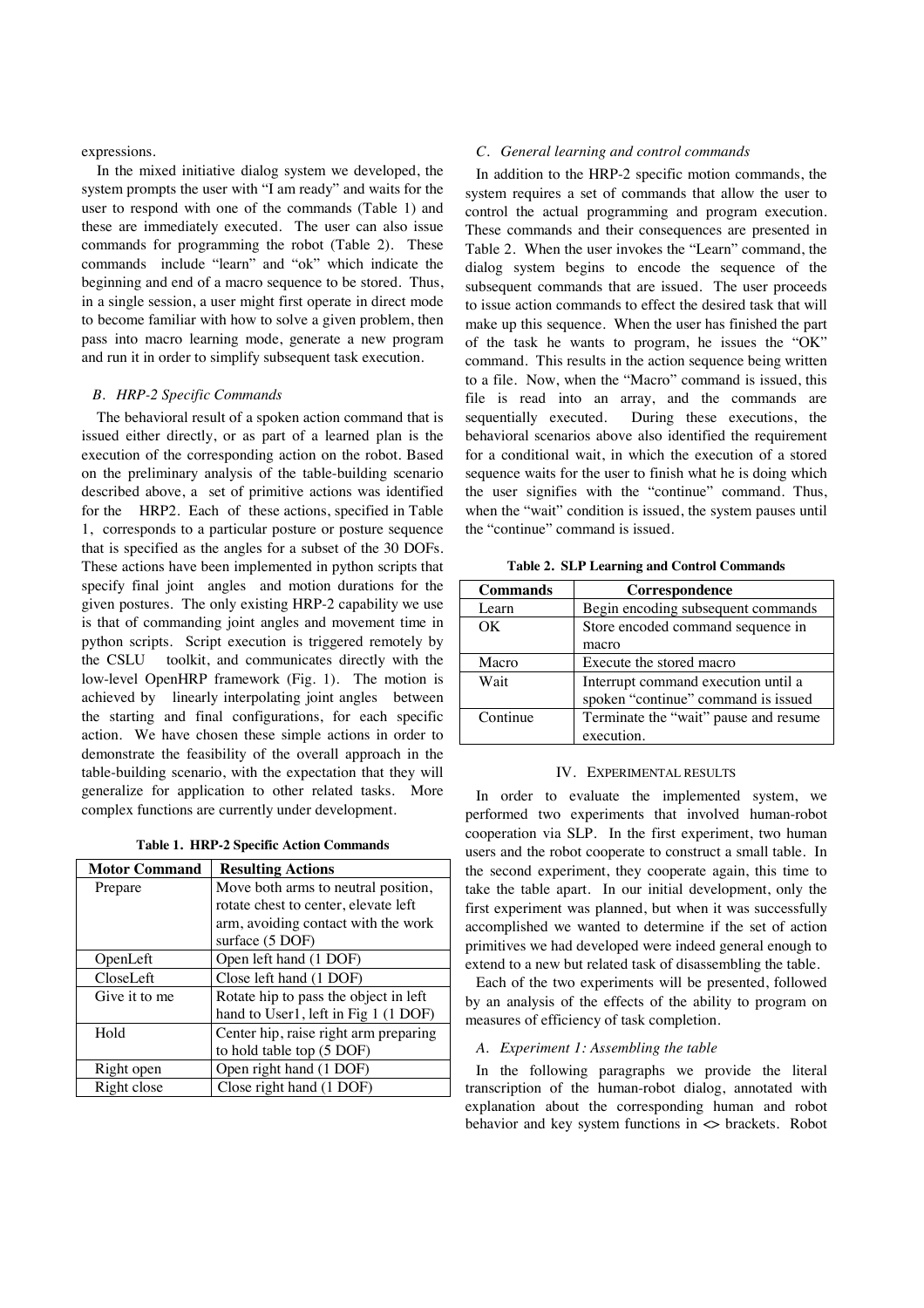language will be indicated in *italics*, and human language in plain text, with main commands in **bold.**

## *1) Phase 1. Spoken language commanding.*

The users begin their first interaction with the robot. User1 controls the task via spoken language. Because the task is new to him, he proceeds for the moment only by commanding the robot, with no programming.

Dialog: <Robot initiates the interaction> *I am ready*. Prepare. You said prepare? Yes. <Because of possible errors in speech recognition, we choose to have an explicit validation on each command as illustrated here>. *Preparing to grasp.<Robot raises left hand > I am ready.* **Left open.** *You said left open?* Yes. *Opening left hand.* <Robot opens left hand> *I am ready.* <User2 places the table leg in the robot's left hand as in Fig2A)> **Left close**. *You said left close*. Yes. *Closing left hand.* <Robot closes left hand to grasp the table leg> *I am ready*. **Give it to me**. *You said give it to me?* Yes. *Giving you the object.*  <Robot turns to its right, holding the table leg out to User1> *I am ready.*



Figure 2. Cooperative task execution. A. User2 hands leg to Robot. B. Robt hands leg to User1. C. User1 gives table to Robot. D. Robot holds table while User1 attaches leg.

**Left open**. *You said left open?* Yes. *Opening left hand.*  <As the Robot opens the hand, User1 reaches for and grasps the table leg (as in Fig. 2B)> *I am ready.* **Hold**. <the first of several primitives required for the robot to hold the table while User1 attaches the leg.> *You said give it to me?* No. <This is an example of a speech recognition error.> *I am ready.* Hold. *You said hold?* Yes. *Getting ready to hold.* <The robot orients to the work surface and raises its right hand. *I am ready*. **Right open**. *You said right open?* Yes. *Opening right hand.* <With the robot's right hand open, User1 places the table top within the robot's grasp (Fig. 2C). *I am ready*. **Right close**. *You said right close?* Yes. *Closing right hand. I am ready.* 

**Wait**. *You said wait?* Yes. *Waiting for your signal* <During this wait period, User1 attaches the leg to the table as in Fig2D, and then gives the "continue" command when ready.> **Continue**. *I am ready.* **Right open.** *You said right open?* Yes. *Opening right hand.* <User1 takes the table from the robot and prepares for the next  $\log \frac{1}{2}$  *am ready.* 

## *2) Phase 2: Programming the Robot*

At this point, User1 has used spoken language teleoperation to enlist the robot's assistance in attaching the first leg to the table, as indicated in Fig. 2. Given the knowledge of the task User1 has gained, he is now ready to "program" the robot for the repetitive component of the task by using the "learn" command.

Dialog: **Learn**. *You said learn?* Yes. *I'll start learning now. I am ready.* **Prepare**. *…The interaction continues as in Phase 1 until the end …* **Continue**. *I am ready.*  **Right open**. *You said right open?* Yes. *Opening right hand.* <User1 takes the table>. *I am ready.* OK. *You said OK?* Yes. *OK we will store this plan. I am ready.*

 At this point the sequence of commands including the conditional wait are now stored as an SLP macro for immediate re-use.

#### *3) First Execution of Stored Program Macro*

Dialog: **Macro**. You said macro? Yes. Running the macro. Preparing to grasp. Waiting for your signal. **Continue**. Closing left hand. <Robot takes leg from U2> Giving you the object. Opening left hand. <U1 takes leg>. Getting ready to hold. Waiting for your signal. **Continue**. Closing right hand. Waiting for your signal <User1 attaches the leg>. **Continue**. Opening right hand. In line macro finished. I am ready. <Third leg is now attached. User1 takes the table. Same procedure with macro for attaching fourth leg.>

## *4) Performance Analysis of SLP Effects*

During the assembly of the first two legs, User1 issued 10 distinct commands for each of the two legs. Installing legs 1 and 2 took 3min 25sec and 3min 24sec. Once the program was learned, for legs 3 and 4, a single command initiated the program, and the user was only required to issue 3 "continue" commands in order to indicate to the robot that he was ready to proceed. Execution time was reduced to 2:11 and 2:33 respectively. The ability to execute a suite of primitive behaviors with a single command had a significant impact on the execution time for completion of the task. Fig 4 indicates the average execution times for the individual commands under the explicit command conditions without the programmed macro (CMD) at 25.14 sec/operation, and under macro program execution conditions (PRG) at 15.00 sec/operation. We performed a statistical analysis of the variance (ANOVA) in these completion times examining the effects of Repetition (i.e. first and second trial in either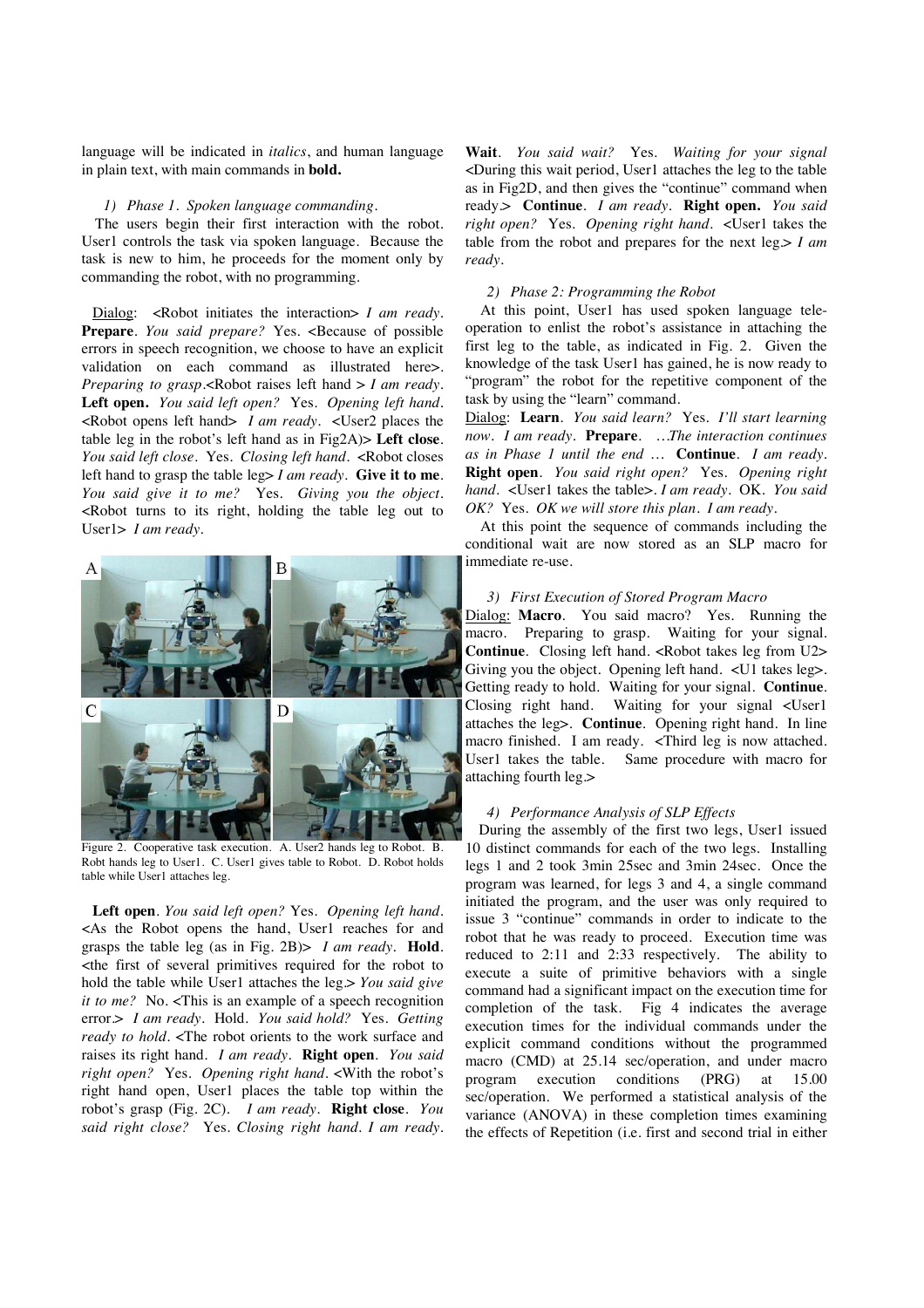the CMD or PRG mode), and Programming condition (i.e. CMD vs PRG). Only the Programming condition had a significant effect on the completion times (ANOVA, Programming Effect:  $F(1.6) = 109$ ,  $p < 0.0001$ ). These results demonstrate that SLP not only eliminates the need to enumerate the successive commands, it also significantly reduces the task completion time.



 Fig. 3. Average command execution times for the Building (Exp1) and Undoing (Exp2) task using spoken language for on-line commanding (CMD) and for macro programming (PRG).

### *B. Experiment 2: Disassembling the Table*

Part of the utility of a spoken language capability for robot programming (as for traditional programming) will be to allow the human user to program arbitrary behaviors, rather than just a single behavior. Experiment 2 thus tests whether the system that was developed for assembling the table could equally well serve to allow the user to program the robot to aid in disassembling the table.

Disassembly resembles the reverse process of assembly. User1 will first ask the robot to hold the table while he removes the leg. User1 will then put the robot into the "give it to me" posture, with the left hand open, give it the leg, and then issue to "prepare" command so that the robot passes the leg to User2 who then puts it away. For ease of reading, we dispense with the portion of the dialog in which the robot asks for confirmation of each command.

#### *1) Phase 1. Spoken language commanding.*

Dialog*: I am ready.* **Hold**. *Getting ready to hold. I am ready.* **Right open**. *Opening right hand. I am ready.* <User2 puts table in robot's hand> **Right close**. *Closing right hand.*<Robot grasps the table> *I am ready.* **Wait**. *Waiting for your signal.* <User1 unscrews the first leg while the robot holds the table> **Continue**. *I am ready.*  **Right open**. *Opening right hand.* <Robot releases table, User1 takes the table and places it on the work surface> *I am ready.* **Prepare**. *Preparing to grasp.* <Right hand descends, left hand raises, preparing to take the leg> *I am ready.* **Give it to me** *Giving you the object.* <This is a bit counter-intuitive. With this command robot rotates its hip to face User1>. *I am ready.* **Left open.** *Opening left hand. I am ready.* <User1 places the first table leg within the robot's left hand.> **Left close**. *Closing left hand.*  <Robot grasps the leg> *I am ready.* **Prepare**. *Preparing to grasp* <Robot orients to User2> . *I am ready.* **Left open.** <User2 takes the leg.> *I am ready.* 

# *2) Phase 2: Programming the Robot*

As in the previous experiment, after one run with the first leg, User1 is now ready to program the robot. Again, the user initiates the program storage by saying "Learn". He then executes step-by-step the procedure for taking a leg off and passing it to User2 with the help of the robot, and finally storing this program by saying "OK". The important point is that by using exactly the same primitives but in a different sequence we were able to generate a new stored macro on the fly for a different, but related, task, thus demonstrating the generalization capability of the SLP system.

## *3) First Execution of Stored Program Macro*

*I am ready.* **Macro**. *Running the macro. Getting ready to hold.* <User1 places the table in the robot's right hand> *Closing right hand. Waiting for your signal.* < User1 unscrews the leg and then tells the robot to continue>. **Continue**. *Opening right hand* <Robot releases table, user1 places it on table surface> *Preparing to grasp.*  <Right hand descends, left hand raises, preparing to take the leg> *Giving you the object.* <Robot rotates hip to face User1>. *Closing left hand*. <Robot takes the leg from User1>*Preparing to grasp.* <Robot orients to User2> *Opening left hand* <Robot gives the leg to User2> The second execution of the macro for the final leg is identical, and the table is thus taken apart.

## *4) Performance analysis*

As in Experiment 1, the use of the programming capability for the third and fourth leg (executed in 2:51 and 2:51 respectively) yielded significant reductions in execution time as compared with the first two legs (executed in 3:57 and 4:11 respectively). To compare performance in the two experiments we performed a 3 way ANOVA with the factors Experiment (Exp1 vs. Exp2), Programming vs simple voice Commanding (PRG vs CMD), and Repetition (First vs. second repetition in each condition). Figure 3 indicates that both for Exp1 and Exp2 the completion times were elevated for the CMD vs PRG conditions, i.e. action execution was slower when programming was not used. The ANOVA reveled that only the Programming effect was significant (F(1,6) = 277, p < 0.0001).

### V. DISCUSSION

Over the past several years we have experimented with spoken language control of different robot systems